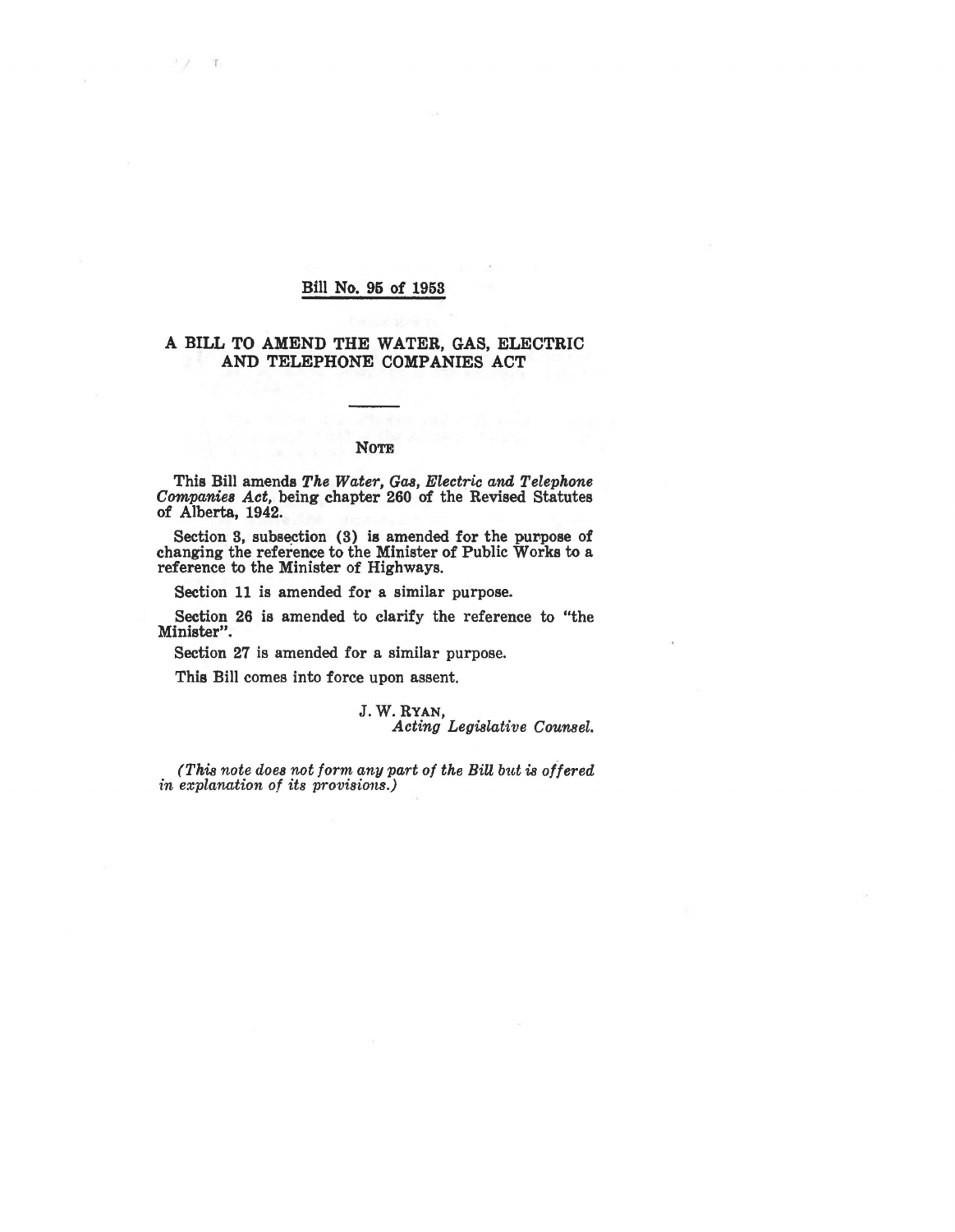## **BILL**

#### No. 95 of 1953

### An Act to amend The Water, Gas, Electric and Telephone Companies Act

### *(Assented to* , 1953)

**HER** MAJESTY, by and with the advice and consent of the Legislative Assembly of the Province of Alberta, enacts as follows :

**1.** *The Water,* Gas, *Electric and Telephone Companies*  Act, being chapter 260 of the Revised Statutes of Alberta, 1942, is hereby amended.

**2.** Section 3 is amended by striking out subsection  $(3)$  section 3 and by substituting the following:

"(3) Where the purposes of the company require the exercise of any of the powers hereby given in an area outside the limits of any city, town or village the consent of the Minister of Highways to the exercise of such powers in such area shall first be obtained.".

3. Section 11 is amended by striking out the words  $S_{\text{section}}$ <sup>11</sup> "Public Works" and by substituting the word "Highway".

**4.** Section 26 is amended

Section 26 amended

- (a) by adding immediately after the word "Minister", where it occurs in subsection (1) the words "of Highways".
- (b) by adding immediately after the word "Minister", wherever it occurs in subsection (2), the words "of Highways".

**5.** Section 27 is amended by adding immediately after <sup>Section 27</sub></sup> the word "Minister" the words "of Highways".

**6.** This Act comes into force on the day upon which it is Coming into assented to.